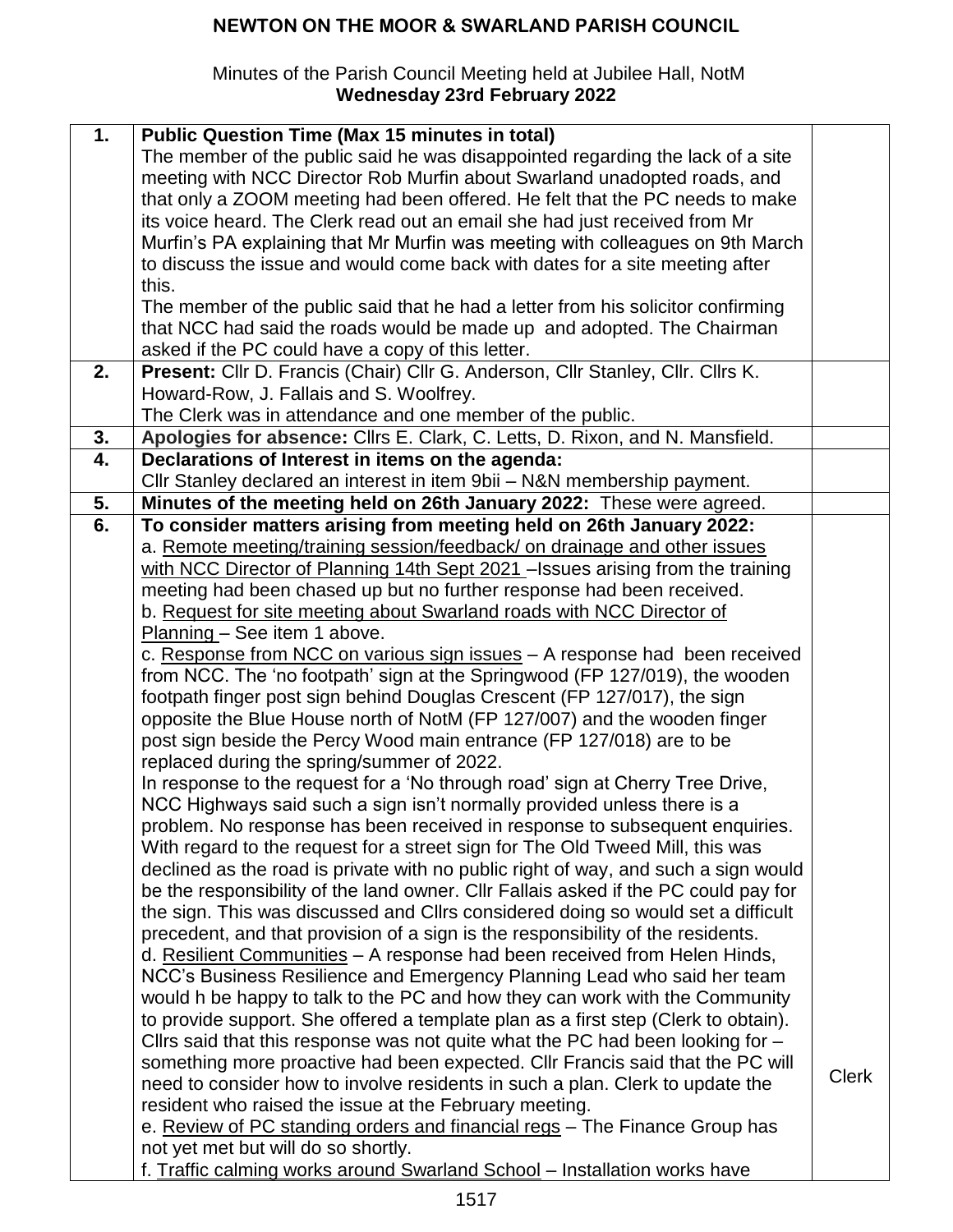|    | started with 40mph and 30mph signs in place. The clerk said that just a few          |              |
|----|--------------------------------------------------------------------------------------|--------------|
|    | days before the installation she had asked NCC for an update in response to a        |              |
|    | request from a local resident. The resident had asked for a copy of the              |              |
|    | responses sent by the PC to NCC following consultation. Cllrs agreed a copy          |              |
|    | could be provided.                                                                   |              |
|    | g. Parking in NotM - Cllr Howard-Row raised the issue of parking as people -         |              |
|    | included refuse collection vehicles - were still having difficulty turning in at the |              |
|    | end of her road. The problem is being caused by parking directly opposite the        | Cllr         |
|    | end of the road, and outside adjacent holiday lets. People are also parking          | Anderson     |
|    | down the 'Cut' where the road is very narrow. Cllr discussed options for dealing     |              |
|    | with the issue which included double yellow lines, informal letters, and cones       |              |
|    | outside the Jubilee Hall during events. Cllr Anderson will raise this issue at the   | Clerk/Cllr   |
|    | next meeting he attends of the Jubilee Hall (JH) Cttee with a view to putting up     | Francis      |
|    | signs asking people to park considerately. Clerk/Chairman to have an informal        |              |
|    | word with resident parking opposite end of road. Could possibly also ask the         |              |
|    | Cook and Barker if they would help with parking when an event is on at the JH.       |              |
| 7. | <b>Requested agenda items:</b>                                                       |              |
|    | a. Vyner Park Update (Cllr Woolfrey). Cllr Woolfrey said the next meeting of the     |              |
|    | Management Cttee is planned for April. A walking football team has been set up       |              |
|    | and is playing on Mondays. Luckily the park didn't suffer any major damage in        | Cllr         |
|    | the recent storms.                                                                   | Stanley      |
|    | The Management Committee has been looking at the installation of CCTV for            |              |
|    | security and also to discourage dog fouling. Future plans include a celebration      | Cllr         |
|    | in the park for HM the Queen's Platinum Jubilee, and the Show and Bonfire            | Anderson     |
|    | Night as normal. Recently the VP Cttee was asked to provide a Rep for the            |              |
|    | SNAC Climate Change group but there weren't any volunteers. Cllr Howard-             |              |
|    | Row said that she would take on this role.                                           |              |
|    | Cllr Stanley said that she'd noticed the grass was getting worn in the Jubilee       |              |
|    | Garden and suggested close it for a short period to let the grass recover.           |              |
|    | b. Climate Action Group - Clerk to circulate notes from last SNAC meeting            | <b>Clerk</b> |
|    | which was held on 15th February at Percy Wood. The group will be meeting             |              |
|    | monthly on the 3rd Tuesday of the month. Lots of project ideas have been             |              |
|    | suggested and the group will be concentrating on 4 initially. Felton also have a     |              |
|    | Climate Change group (Felton CAN) and links are being established with a             |              |
|    | possible joint project working with a local farmer to plant trees within our parish. |              |
|    | The website is up and running (see https://snac.online).                             |              |
|    | The possibility of installing vehicle charging points in Vyner Park was discussed.   |              |
|    | Cllr Woolfrey said that VPC had no objection in principle. Possible more             |              |
|    | capacity for visitors at Percy Wood.                                                 |              |
|    | c. Damage to Swarland Bus Shelter roof (Cllr Anderson) Cllr Anderson said that       |              |
|    | the bus shelter roof had been damaged in the recent winds. The roofing felt has      |              |
|    | perished on the front edges and the front of the canopy has blown off. Cllr          |              |
|    | Anderson has felt/tar but needs wood which will cost about £160 ready for him        |              |
|    | to do the necessary repairs on a calm day. This amount was agreed with a             | Cllr         |
|    | request that Cllr Anderson keep the PC informed of the cost, and thanked him         | Anderson     |
|    | for volunteering to do the repairs.                                                  |              |
|    | d. Condition of trees on The Avenue, Swarland (Cllr Fallais) - For discussion        |              |
|    | and decision on way forward particularly in response to recent storm damage. It      |              |
|    | was thought that three trees had fallen during recent storms and it was evident      |              |
|    | that many of the remaining trees need attention. The Clerk has lodged a request      |              |
|    | with NCC for a Tree Officer to visit and check but they are inundated with such      |              |
|    | work at present. Cllr Fallais asked if an item could be put in the Column            |              |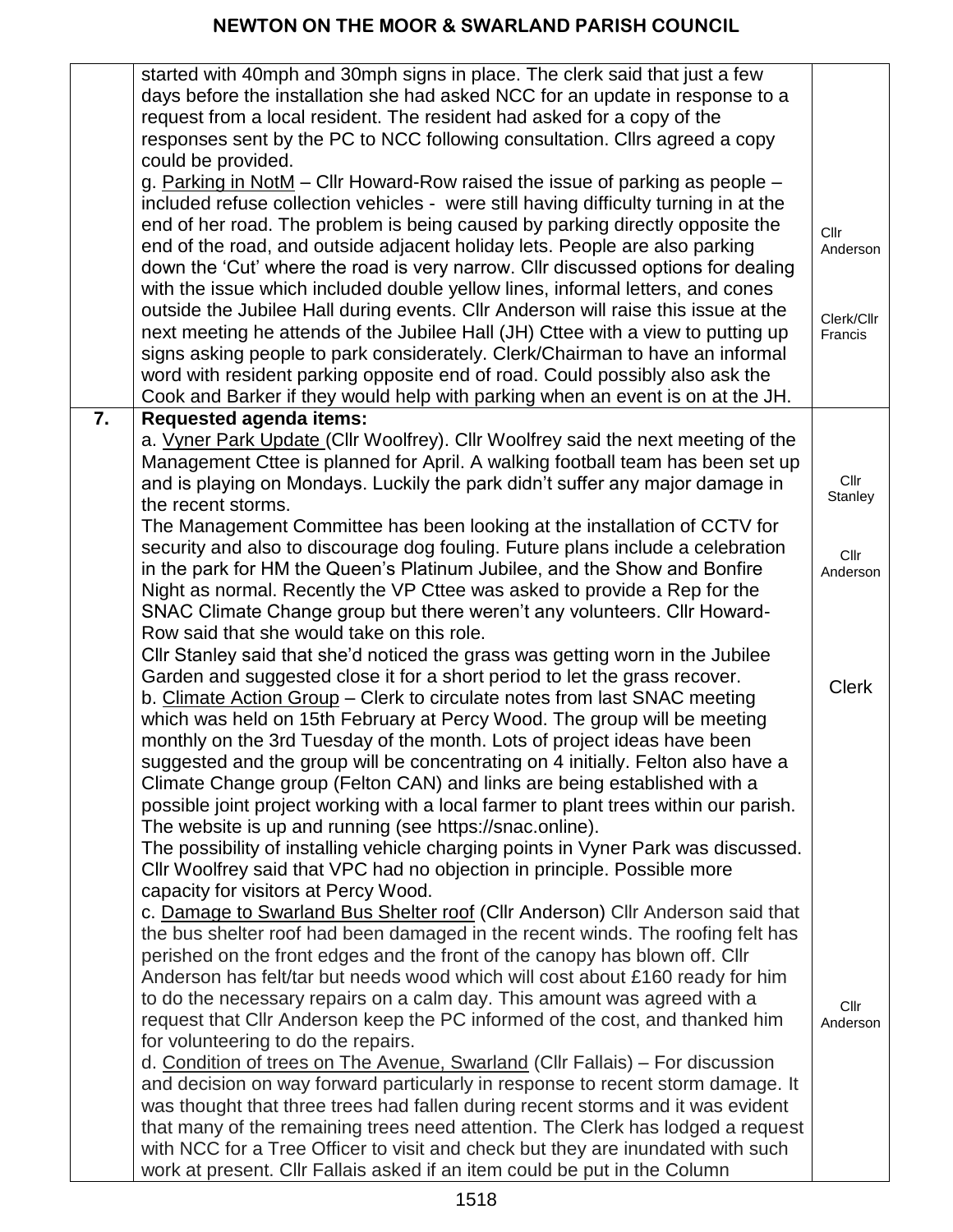## **NEWTON ON THE MOOR & SWARLAND PARISH COUNCIL**

|     | reminding residents of their tree maintenance responsibilities. Cllr Stanley<br>agreed to do this and reminded the PC about the briefing paper on the subject<br>which is on the PC website.                                                                                                                                                                                                                                                                                                                                                                                                                                                                                                                                                                                                                                                                                                                                                                                                                                                                                                                                                                                                                                                           | Cllr<br>Stanley |
|-----|--------------------------------------------------------------------------------------------------------------------------------------------------------------------------------------------------------------------------------------------------------------------------------------------------------------------------------------------------------------------------------------------------------------------------------------------------------------------------------------------------------------------------------------------------------------------------------------------------------------------------------------------------------------------------------------------------------------------------------------------------------------------------------------------------------------------------------------------------------------------------------------------------------------------------------------------------------------------------------------------------------------------------------------------------------------------------------------------------------------------------------------------------------------------------------------------------------------------------------------------------------|-----------------|
|     | e. Berwick Civic Society request for interest in vehicle charging points - NCC<br>need to know where there is demand and the Berwick Civic Society are working<br>with them on this issue. For discussion and decision. It was agreed to pass this<br>to SNAC.                                                                                                                                                                                                                                                                                                                                                                                                                                                                                                                                                                                                                                                                                                                                                                                                                                                                                                                                                                                         | <b>Clerk</b>    |
| 8.  | Report by County Councillor and meetings attended by Councillors: None.                                                                                                                                                                                                                                                                                                                                                                                                                                                                                                                                                                                                                                                                                                                                                                                                                                                                                                                                                                                                                                                                                                                                                                                |                 |
| 9.  | <b>Finance</b><br>a. Clerk's salary for February 2022 - £395.50<br>Payment to HM Revenues & Customs PAYE<br>£79.20<br>Payment to Clerk = £395.50 plus expenses £60.09 - £79.00 =<br>£376.39<br>Other receipts and payments:<br>b.<br>i)Receipts: None.<br>ii) Payments: Northumberland & Newcastle Society Annual Membership £35.<br>c. Account balance as at 17th February 2022: £30,666.76                                                                                                                                                                                                                                                                                                                                                                                                                                                                                                                                                                                                                                                                                                                                                                                                                                                           |                 |
|     | All the above were noted/agreed.                                                                                                                                                                                                                                                                                                                                                                                                                                                                                                                                                                                                                                                                                                                                                                                                                                                                                                                                                                                                                                                                                                                                                                                                                       |                 |
| 10. | <b>Planning</b><br>a. Decisions made by NCC<br>None.<br>b. Applications pending decision by NCC<br>19/01687/FUL - Change of use of land for the siting of up to 60 static caravans, along with<br>associated infrastructure and hard and soft landscaping. Archaeological report received<br>09.2.2021 and amended site location plan received 26.02.21.<br>The PC originally objected to this application for a range of reasons including adverse<br>visual impact, too close to existing buildings, sewerage and drainage capacity issues, and<br>highways safety. This application is due to be decided at the North Area Council meeting at<br>County Hall, Morpeth at 3pm on 24th March.<br>20/02884/CCMEIA - Land North Of Shiel Dykes U3050 Swarland Junction To Stouphill<br>Junction Swarland, Northumberland. Phased extraction of approximately 5 million tonnes of hard<br>inert material for use in restoration using overburden from site and imported inert materials<br>over 30 year period. The Parish Council did not object to the application subject to a<br>range of comments. Clirs Cutforth and Howard-Row objected to the development.<br>21/02696/S106A - Hawkshaw, Old Swarland, Swarland, Morpeth Northumberland NE65 9H. |                 |
|     | The Parish Council objected to this application to lift a s106 agreement condition to ensure<br>the property was kept for local people.<br>21/02986/FUL - Construction of single storey conservatory - Old Stable, Hartlaw, Acklington,<br>Morpeth, Northumberland, NE65 9AR. The Parish Council had no objections to this application.                                                                                                                                                                                                                                                                                                                                                                                                                                                                                                                                                                                                                                                                                                                                                                                                                                                                                                                |                 |
|     | 21/04028/FUL - Land To North Of Kiln Cottage, Newton-On-The-Moor, Northumberland. The<br>Parish Council objected to this application for several reasons including being contrary to policy<br>STP 1 g, access to the A1, destruction of natural habitat etc.                                                                                                                                                                                                                                                                                                                                                                                                                                                                                                                                                                                                                                                                                                                                                                                                                                                                                                                                                                                          |                 |
|     | 21/04446/FUL - Construction of 7no. detached bungalows and associated road and ground<br>works on former grazing land. Land North Of 3 Nelson Drive, Nelson Drive, Swarland,<br>Northumberland. The PC made a detailed objection to this application on several grounds<br>including overdevelopment of the site.                                                                                                                                                                                                                                                                                                                                                                                                                                                                                                                                                                                                                                                                                                                                                                                                                                                                                                                                      |                 |
|     | 21/04588/FUL - Two storey garage and bedroom extension to side of property.12 Low Wood,<br>Swarland, Morpeth, Northumberland, NE65 9PB. The Parish Council had no objections.                                                                                                                                                                                                                                                                                                                                                                                                                                                                                                                                                                                                                                                                                                                                                                                                                                                                                                                                                                                                                                                                          |                 |
|     | 21/04600/DISCON, 21/04601/DISCON and 21/04602/DISCON - Drainage and the culvert at<br>Alexander Grove, Swarland. The Parish Council objected to these applications on the grounds                                                                                                                                                                                                                                                                                                                                                                                                                                                                                                                                                                                                                                                                                                                                                                                                                                                                                                                                                                                                                                                                      |                 |